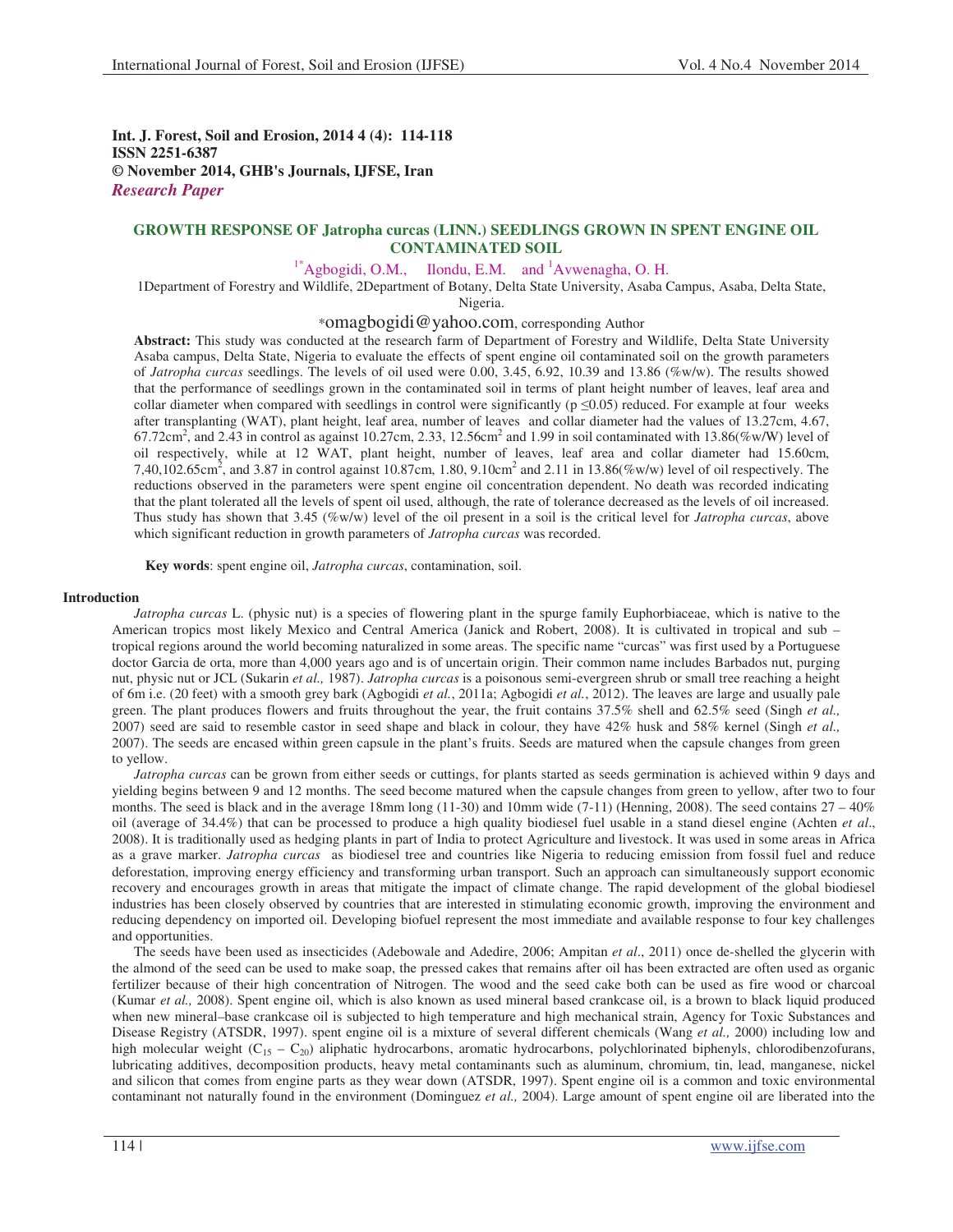environment when the motor oil is changed and disposed into gutters, water drains, open vacant plots and farm lands, a common practice by motor mechanics and generator mechanics (Odjegba and Sadiq, 2002). In addition, the oil is also released into the environment from the exhaust system during engine use and due to engine leaks, (Anoliefo and Edegbai, 2000). Spent engine oil, when present in the soil, creates an unsatisfactory condition for life in the soil which is due to the poor aeration it causes in the soil, immobilization of soil nutrients and lowering of soil pH (Atuanya, 1987). Soil enzymes are biologically produced substance which bind with substrate in stereoscopic position that causes changes in the electronic configuration around certain susceptible bonds that culminates in biochemical reactions (Zahir *et al*., 2001). The activities of soil enzymes provide an integrated measure of the biological status of the soil (Li *et al*., 2005).

Spent lubricating oil (waste engine oil), has been reported as one of the major and most common soil contaminants (Anoliefo and Edegbai, 2000). The spent lubricating oil is usually obtained after servicing and subsequently draining used oil from automobiles and generator engines, the disposal of spent oil into gutters, water drains, open vacant plots and farmlands in Nigeria is a common occurrence and is mostly done by auto-mechanics and allied artisans with workshops on the roadside and open places, disposal of used oil indiscriminately to the soil which according to Atuanya (1987) affects its physical, biological and chemical properties, therefore making life uncomfortable for both plants and animals that live and feed in the soil including *Jatropha curcas.* Although, research work have been conducted on forest tree species using spent oil, but information on *Jatropha curcas* in scarce. Therefore, there is need to study the growth response or performance of *Jatropha curcas* seedlings grown on soil contaminated with spent engine oil, since *Jatropha curcas* is a very rich and economic plant.

 There has been general awareness about the dangers of loosing economic tree species form our tropical high forest ecosystem including *Jatropha curcas;* this is due to low concerted efforts being made to cultivate the species (Omolaiyi *et al*., 2005; Agbogidi, 2011). The indiscriminate disposal of spent engine oil has led to the disappearance of most economic tree species, the environmental impact of indiscriminate disposal of spent oil is one of the inevitable consequences of economic development. The effects of oil in the soil include depression and inhibition of plant growth by interfering with the soil water plant interrelationship (Agbogidi and Dolor, 2007). Oil in the soil has been reported to cause alteration in soil physico-chemical properties as well as the performance and yield of crop plants (Anoliefo and Vwioko, 1995; Anoliefo and Edegbai, 2000; Agbogidi and Nweke, 2005; Vwioko *et al.,* 2005; Agbogidi *et al*., 2006a; Agbogidi *et al*., 2006b) maintained that pollution of soil by spent lubricating oil has been shown to cause growth reduction in plants attributed mainly to the presence of heavy metals at toxic Concentration in soil. The terrestrial ecosystem and shore line in mechanic villages are important Agricultural land and any contact with spent oil may result in damage to soil or plant communities (Agbogidi *et al.,* 2005). Since some of the important tree species including *Jatropha curcas* exist in these areas (mechanic villages) there is need to study the growth response of *Jatropha curcas* in spent engine oil contaminated soil. This study has the objective of evaluating the growth performance of *Jatropha curcas* grown in spent engine oil contaminated soil.

#### **Materials and Methods**

#### **Study area**

The experiment was carried out at the research farm of the department of forestry and wildlife, Delta State University, Asaba Campus. Asaba is located within the tropical rain forest zone at latitude  $6^{\circ}$  14'N and longitude  $6^{\circ}$  49'E of the equator. The area is characterized with a total annual rainfall of 1,955mm, mean monthly rainfall of 1586 mm; mean monthly soil temperature at 100cm depth is 31.4°C and means monthly sunshine of 4.7 hours (Asaba meteorological station, 2010).

**Source of soil sample:** Soil sample was collected from the *Gmilina aborea* plantation behind the department of forestry and wildlife, Delta State University Asaba Campus.

**Source of seeds:** The seeds were obtained from the parent plant in Delta State University Asaba Campus

**Source of spent engine oil: Spent** engine oil was collected from one of the mechanic workshops in Asaba, Delta State.

**Experimental design:** Randomized Complete Block Design (RCBD) was used with three replicates for each treatment.

**Procedure:** The top soil used was thoroughly mixed with the appropriate spent oil level before the poly pot was filled up with 1.3kg weight of the contaminated soil. The levels of spent engine oil that was used are 0, 50,100, 150 and 200ml. thus by calculating the equivalent concentration of spent oil in the soil was 0.00, 3.45, 6.92, 10.39 and 13.86% of the oil per 1.3kg weight of the soil respectively. Seedlings of about two weeks old were transplanted into the contaminated soil in the perforated poly pot and were watered immediately and afterward every other day to field capacity. The experiment was replicated three times with five treatments. The set up was monitored for 12 weeks after transplanting, while parameters was measured fortnightly with effect from the second week after transplanting, the experiment was terminated 12 weeks after transplanting (WAT).

**Data collected:** The parameters considered were plant height (cm): This was measured using measuring tape from soil level to terminal bud at two weeks interval after transplanting, number of leaves: This was done by visual counting of the number of leaves for each seedlings per treatment, leaf area (cm<sup>2</sup>): This was done by tracing the leaves on a graph paper and the total area per plant was obtained by measuring the maximum leaf and the length and breadth of the leaf was multiplied by the correction factor 0.75 following the formula of (Agbogidi and Ofuoku., 2005),collar diameter: This was measured using veneer caliper every two weeks and Tolerance index:- This was measured using the formula below

 $T.I (\%) = \qquad \text{NEO} \qquad x \qquad 100$ NEC 1 Where

T.I = Tolerance index

NEO = number of emerged leaves/leaf of seedlings in oil contaminated soil

NEC = number of emerged leaves/leaf in control.

Data analysis: Data collected was subjected to analysis of variance (ANOVA) at 0.05 probability level while the significant means was separated using the Fisher's least significant difference (L.S.D) method.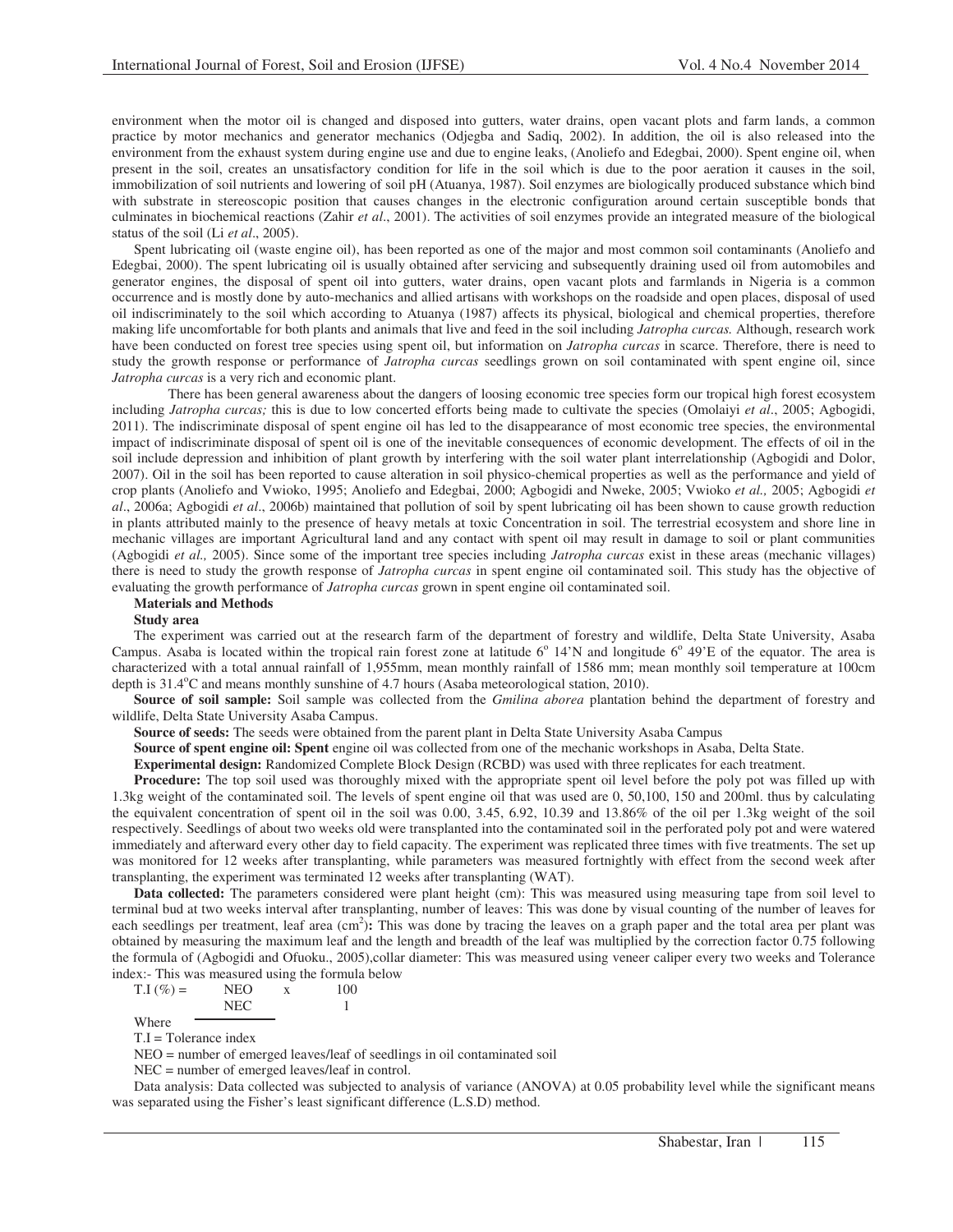# **Results and Discussion**

The results of growth performance (plant height, number of leaves, leaf area and collar diameter of *Jatropha curcas* seedlings as influenced by various levels of spent engine oil in soil are presented in tables 1, 2, 3 and 4 respectively. The results showed that spent engine oil contaminated soil had a significant effects ( $p \ge 0.05$ ) negatively on *Jatropha curcas* seedlings in terms of plant heights number of leaves, leaf area and collar diameter. The effect being spent engine oil concentration dependent. For example at 0.00 level of oil contamination 8 WAT, the plant height was 14.40cm, 13..03cm at 3.45 (%w/w) level of oil application to soil and 10.32cm at 13.86 (%w/w) level of oil in soil (Table 1). Significant reduction ( $p \ge 0.05$ ) was observed in the parameters (plant height, number of leaves, leaf area and collar diameter) measured with increasing levels of spent engine oil (Tables 1-4) no death was recorded in all the seedlings, which indicates that *Jatropha curcas* seedlings tolerated all the oil levels used. Tolerance index of the seedlings exposed to oil contaminated soil decreased as oil levels increased (Table 5).It was observed that there was a complete leaf fall (defoliation) of *Jatropha curcas* seedlings both in control and contaminated soil one WAT, this is as a result of shock. However, the seedlings grown in the contaminated soils experienced leaf fall subsequently unlike those in control. This is responsible for the reduction in the number of leaves and leaf area (Table 2 and 3). For example the mean values of number of leaves at 12 WAT were 7.40 and 1.80 in 0.00 and 13.86 (%w/w) levels of oil respectively. While for leaf area the mean value was 102.65 and 9.10 in 0.00 and 13.86 (%w/w) levels of oil respectively at 12 WAT (Table 3).The reductions in the number of leaves and leaf area are spent engine oil concentrations dependent.

Spent engine oil influenced the growth and development of *Jatropha curcas* seedlings on plant height, number of leaves, leaf area, and collar diameter and tolerance index. The analyses of variance showed that there were significant differences in plant height and the highest mean value of 14.17cm was recorded for the control (0,00%) level of oil concentration. This result is in agreement with the findings of Oyin and Kassim (2006) who reported that the heights of *Celosia agentea* decreased as the concentration spent engine oil increased.

For number of leaves, leaf area and collar diameter, similar results were obtained with the control having the highest mean value of 5.59, 82.99 and 3.11 respectively which also confirm the report of Oyin and Kassim (2006) who reported that number of leaves, leaf area and collar diameter of the plant decreased as spent engine oil concentration in the soil increased. The analyses of variance also showed that there were significant differences ( $p \ge 0.05$ ) in the tolerance index. The highest mean value 71.92 was recorded for 3.45% level of oil concentration which is the lowest level of contamination. This indicates that tolerance index decreased as concentration of spent engine oil increased. This result is in agreement with the work of Anoliefo and Vwioko, (2001) who reported that *Chromolaena odorata* grown in control 0.00% and 3.45% levels oil contaminated soil showed high level of tolerance than the others.

The result from this investigation showed that the highest level of oil (13.86%) in the soil has the greatest effect on the seedling of Jatropha *curcas.* It was also observed that the plant grow on the contaminated soil experienced chlorosis of leaf unlike those grown in control. Thirdly it was observed that 6 WAT, 3.45% 10.39 and 13.86 levels of oil concentration has the greatest effects on the plant height while 6.92% level of oil concentration had its greatest effect on plant height at 8 WAT. For number leaves, 6.92%, 10.39% and 13.86% levels of oil concentration had the greatest effect on the plant at 10 WAT while 3.45% level of oil present in the soil had it greatest effect on tolerance index at 12 WAT. Spent engine oil influenced the growth and development of *Jatropha curcas* seedlings on plant height, number of leaves, leaf area, and collar diameter and tolerance index. The analyses of variance showed that there were significant differences in plant height and the highest mean value of 14.17cm was recorded for the control (0,00%) level of oil concentration. This result is in agreement with the findings of Oyin and Kassim (2006) who reported that the heights of *Celosia agentea* decreased as the concentration spent engine oil increased. For number of leaves, leaf area and collar diameter, similar results were obtained with the control having the highest mean value of 5.59, 82.99 and 3.11 respectively which also confirm the report of Oyin and Kassim (2006) who reported that number of leaves, leaf area and collar diameter of the plant decreased as spent engine oil concentration in the soil increased. The analyses of variance also showed that there were significant differences ( $p \ge 0.05$ ) in the tolerance index. The highest mean value 71.92 was recorded for 3.45% level of oil concentration which is the lowest level of contamination. This indicates that tolerance index decreased as concentration of spent engine oil increased. This result is in agreement with the work of Anoliefo and Vwioko, (2001) who reported that *Chromolaena odorata* grown in control 0.00% and 3.45% levels oil contaminated soil showed high level of tolerance than the others.

### **Conclusion**

The result from this investigation showed that the highest level of oil (13.86%) in the soil has the greatest effect on the seedling of Jatropha *curcas.* It was also observed that the plant grow on the contaminated soil experienced *chlorosis* of leaf unlike those grown in control. Thirdly, it was observed that 6 WAT, 3.45% 10.39 and 13.86 levels of oil concentration has the greatest effects on the plant height while 6.92% level of oil concentration had its greatest effect on plant height at 8 WAT. For number leaves, 6.92%, 10.39% and 13.86% levels of oil concentration had the greatest effect on the plant at 10 WAT while 3.45% level of oil present in the soil had it greatest effect on tolerance index at 12 WAT.

|  |  |  |  | Table 1. Plant height (cm) of <i>Jatropha curcas as</i> influenced by different spent engine oil levels in soil. |
|--|--|--|--|------------------------------------------------------------------------------------------------------------------|
|--|--|--|--|------------------------------------------------------------------------------------------------------------------|

| Oil in soil $(\%w/w)$ |       |       |       |       | WAT/plant height |       |        |  |  |  |
|-----------------------|-------|-------|-------|-------|------------------|-------|--------|--|--|--|
| $\overline{0}$        |       |       |       |       | 10               | 12    | Mean   |  |  |  |
| 0.00                  | 12.77 | 13.27 | 14.20 | 14.40 | 14.80            | 15.60 | 14.17a |  |  |  |
| 0.45                  | 13.05 | 13.01 | 12.93 | 13.03 | 13.10            | 13.87 | 13.17b |  |  |  |
| 6.92                  | 11.45 | 11.43 | 11.17 | 11.21 | 11.75            | 11.84 | 11.48c |  |  |  |
| 10.39                 | 10.60 | 10.50 | 10.51 | 10.54 | 11.12            | 11.15 | 10.74d |  |  |  |
| 13.86                 | 10.37 | 10.27 | 10.04 | 10.32 | 10.30            | 10.87 | 10.36e |  |  |  |
| Means                 | 1.65  | 1.70  | 11 77 | 1.90  | 12.21            | 12.67 |        |  |  |  |

Means with different letters are significantly different at  $(p \le 0.05)$  level of significance using Fisher's least significant difference (LSD).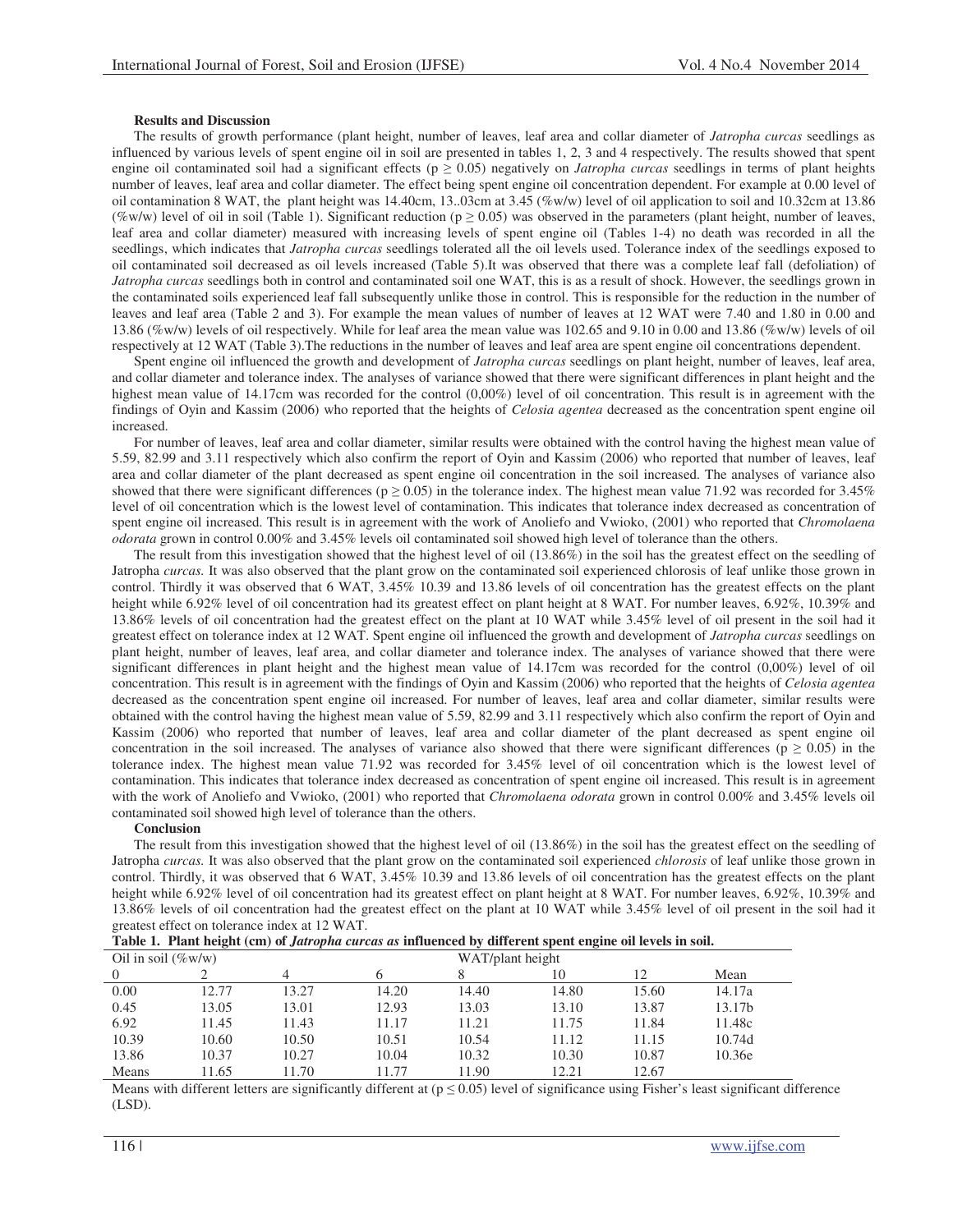| Oil in soil $(\%w/w)$ |      |      | WAT/number of leaves |      |      |      |        |  |
|-----------------------|------|------|----------------------|------|------|------|--------|--|
|                       |      |      |                      |      | 10   |      | Mean   |  |
| 0.00                  | 4.20 | 4.67 | 5.27                 | 5.60 | 6.40 | 7.40 | 5.599a |  |
| 3.45                  | 3.73 | 3.20 | 3.20                 | 2.87 | 3.13 | 3.40 | 3.28b  |  |
| 6.92                  | 2.93 | 3.13 | 3.13                 | 2.67 | 2.40 | 5.53 | 2.80c  |  |
| 10.39                 | 2.80 | 2.67 | 3.00                 | 2.53 | 1.93 | 2.20 | 2.52d  |  |
| 13.86                 | .93  | 2.33 | 2.07                 | .93  | 1.27 | 1.80 | 1.89e  |  |

|  |  |  |  | Table 2. Effect of spent engine oil on number of leaves of Jatropha curcas seedling |
|--|--|--|--|-------------------------------------------------------------------------------------|
|--|--|--|--|-------------------------------------------------------------------------------------|

Means with different letters are significantly at  $(p \le 0.05)$  level of significant using Fishers least significant (LSD).

**Table 3. Leaf area (cm<sup>2</sup> ) of** *Jatropha curcas* **as affected various levels of spent engine oil contamination in soil.** 

| Oil in soil $(\%w/w)$ |       |       | WAT/leaf area |       |       |        |        |
|-----------------------|-------|-------|---------------|-------|-------|--------|--------|
|                       |       |       |               |       | 10    |        | Mean   |
| 0.00                  | 59.09 | 67.72 | 79.39         | 89.88 | 99.22 | 102.65 | 82.99a |
| 3.45                  | 48.48 | 57.12 | 46.88         | 46.11 | 42.68 | 44.45  | 47.62b |
| 6.92                  | 34.77 | 43.24 | 36.68         | 36.04 | 30.83 | 31.84  | 35.58c |
| 10.39                 | 21.57 | 28.12 | 21.47         | 20.82 | 17.25 | 17.98  | 21.20d |
| 13.86                 | 9.00  | 12.56 | 9.80          | 9.59  | 6.88  | 9.10   | 9.49e  |

Means with different letters are significantly different at  $(p \le 0.05)$  level of significance using Fisher's least significant difference (LSD).

**Table 4. Collar diameter (cm) of** *Jatropha curcas* **as influenced by different spent engine oil level in soil.** 

| Oil in soil $(\% w/w)$ |      |      |      | WAT/collar diameter |      |      |       |
|------------------------|------|------|------|---------------------|------|------|-------|
|                        |      |      |      |                     | 10   | 12   | Mean  |
| 0.00                   | 2.21 | 2.43 | 2.99 | 3.47                | 3.66 | 3,87 | 3.11a |
| 3.45                   | 2.25 | 2.43 | 2.73 | 2.97                | 3.08 | 3.22 | 2.78b |
| 6.92                   | 2.11 | 2.33 | 2.65 | 2.71                | 2.75 | 2.91 | 2.58c |
| 10.39                  | 2.11 | 2.22 | 2.29 | 2.43                | 2.45 | 2.50 | 2.33d |
| 13.86                  | .94  | . 99 | 2.08 | 2.04                | 2.05 | 2.11 | 2.04e |
| Means                  | 2.12 | 2.28 | 2.55 | 2.72                | 2.80 | 2.92 |       |

Means with different letters are significantly different at  $(p \le 0.05)$  level of significance using Fisher's least significant difference (LSD)

|  |  |  |  |  | Table 5. Effects of spent engine oil on tolerance index $(\%)$ of <i>Jatropha curcas</i> seedlings |
|--|--|--|--|--|----------------------------------------------------------------------------------------------------|
|  |  |  |  |  |                                                                                                    |

| Oil in soil $(\% w/w)$ |       | $\sim$ |       | <b>WAT/Tolerance index</b> |       | $\sim$ |        |
|------------------------|-------|--------|-------|----------------------------|-------|--------|--------|
| $\Omega$               |       |        | n     |                            | 10    | 12     | Mean   |
| 0.00                   | 4.20  | 4.67   | 5.33  | 5.67                       | 5.47  | 7.40   | 5.46a  |
| 3.45                   | 11    | 79.67  | 71.89 | 57.54                      | 63.20 | 48.22  | 71.92b |
| 6.92                   | 81.22 | 72.89  | 65.77 | 54.76                      | 49.28 | 34.49  | 59.24c |
| 10.39                  | 67.39 | 59.56  | 63.66 | 50.46                      | 39.90 | 31.90  | 52.15d |
| 13.86                  | 57.78 | 54.11  | 43.11 | 38.12                      | 31.79 | 26.12  | 41.89e |
| Means                  | 64.32 | 54.1   | 50.01 | 40.71                      | 37.93 | 29.63  |        |

Means with different letters are significantly different at ( $p \le 0.05$ ) level of significance using Fisher's least significant difference (LSD)

## **REFERENCES**

Achten, W.M.J., Mathijs, E., Verchot, L., Singh, V.P., Aerts. R. and Muys, B. (2007). Jatropha biodiesel fueling sustainability, Biofuels, Bioproducts and Biorefining 1 (4): 283-291.

Achten, W.M.J., Verchot, L., Franken, Y.J., Mathijs, E., Singh, V.P., Aerts, R. and Muys, B. (2008). Jatropha biodiesel production and uses: a literature review. Biomass and Bioenergy 32 (12): 1063-1084.

Adebowale, K.O. and Adedire, C.O. (2006). Chemical composition and insecticidal properties of the underutilized Jatropha curcas seed oil. African Journal of Biotechnology5:16-22.

Agbogidi, O.M. and Dolor, D.E. (2007). An assessment of the growth of Irvingia gabonensis (Aubry-Lecomte Ex O' Rorte) Bail seedlings as influenced by crude oil contamination of soil. Asian Journal of Plant Sciences 2: 1287-1292.

Agbogidi, O.M. and Ejemeta, O.R. (2005). An assessment of the effect of crude oil pollution on soil properties, germination and growth of Gambaya albida (L). Uniswa Research Journal of Agriculture. Science and Technology 8(2): 148-155.

Agbogidi, O.M., Eruotor, P.G. and Akparobi, S.O. (2006a). Effect of soil contaminated with crude oil on the germination of maize (Zea mays L). Nigerian Journal Science and Environment. 5:1-10

Agbogidi, O.M., Onosode, A.T. and Okonta, B. C. (2006b).Susceptibility of Dennettia tripetala (Bak.) F. seeds to crude oil. Journal of Food and Agricultural Environment 4(2): 350 – 352.

Agbogidi, O.M. and Ofuoku, A.U. (2005). Response of sour sop (Annona muricata Linn) to crude oil levels. Journal of Sustainable Tropical Agricultural Research. 16:98-102.